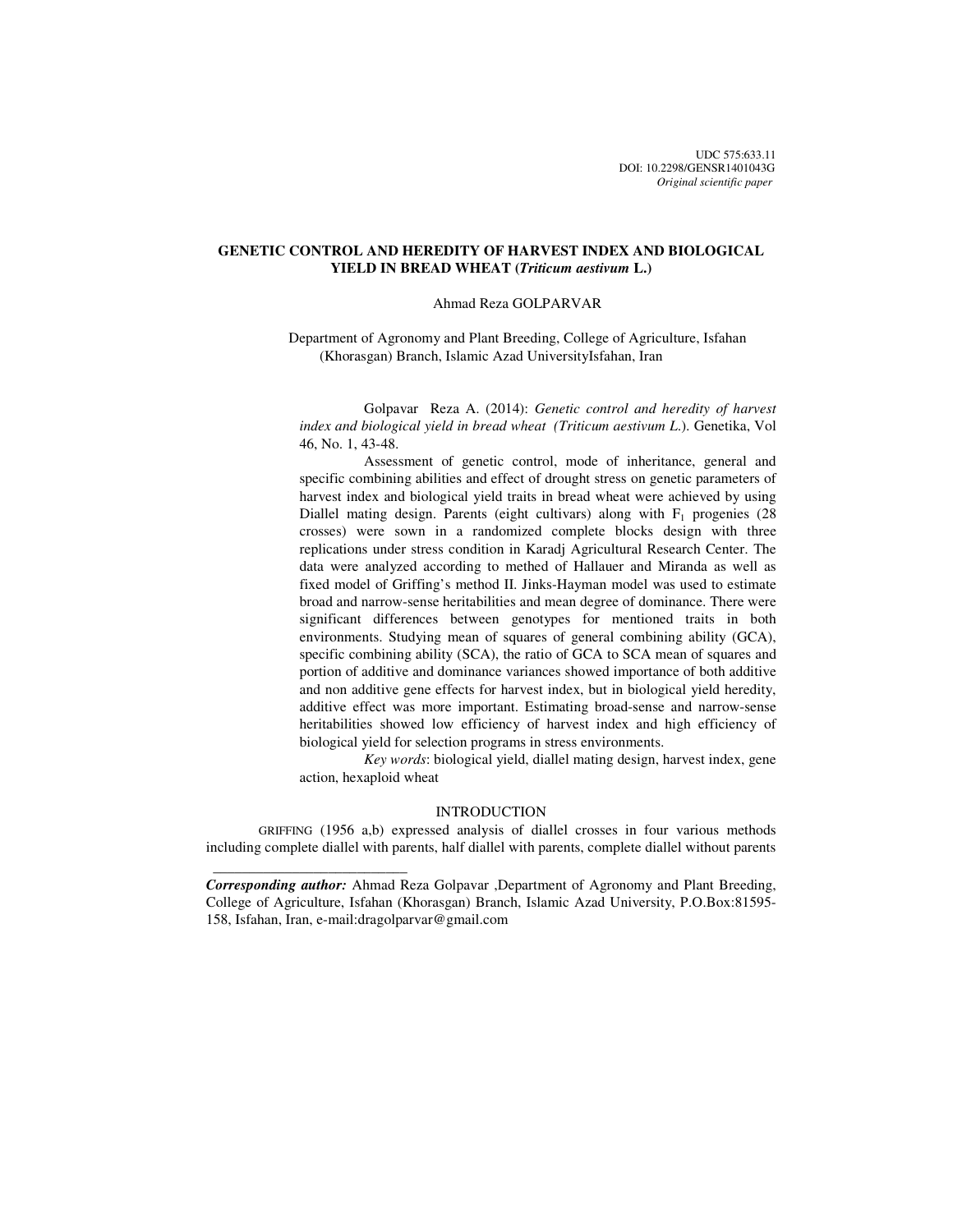and half diallel without parents, and explained every of these methods in four statistical model; randomized, constant, mixed A and mixed B (GRIFFING, 1956 a,b). Half diallel method (without reciprocal crosses) has the most use because of easiness in conduct. In JINKS and HAYMAN (1953) method, phenotype diversity is divided to genotype and environmental components and then genotype diversity is divided to additive and dominance components. Thus, lots of information will be obtained about genetic nature of evaluating trait. CHOWDHRY *et al.* (1999) in a study about some quantitative traits in bread wheat found that the way of gene action and estimation of genetic parameters is very different for all those traits in both stress and non-stress environments and for this reason presented different breeding strategies for improving each of evaluating traits in both environments. Parent selection with desirable traits and making crosses among them is an important procedure for increased production. Plant height, spike length, spikelet number per spike, kernel number per spike, grain yield per spike, and 1000 kernel weight are major components of wheat yield used as selection criteria in breeding (TOPAL *et al.,* 2004). Advantages of hybrids over pure lines have been known for years and diallel crossing has long been exploited in plant breeding programs. In wheat, however, although the first hybrid was commercially released 40 years ago (EDWARDS, 2001), the utilization of hybrids on a large scale is at present not considered very successful (GURMANI *et al*., 2007; KOEMEL *et al.,* 2004).

In diallel analysis, determination of the general combining abilities (GCAs) and specific combining abilities (SCAs) allows the investigation of the effects of reciprocal crosses. Information on general and specific combining ability effects is very important in making the next phase of a breeding program. Many workers have reported GCA and SCA effects for yield and yield components in wheat (ALTINTAS *et al*., 2008). Through diallel analysis a number of parental lines can be tested in all possible combinations. Thus, the main objective of the present study was to identify the best combiners and their crosses on the basis of their general and specific combining ability for yield and its component traits.

The goal of this study was comparing the mode of inheritance, combining ability and genes action in genetic control of harvest index and biological yield under drought stress condition.

### MATERIALS AND METHODS

Seeds of eight winter wheat cultivars (Iranian and Foreigners) entitled: Sardaari, Zarrin, Zagros, Alamoot, Vee-Nac, M75-7,C75-5,and Sakha-8 were sown as parents of diallel crosses in research site of Iran Seed and Plant Certification & Registration Institute (November 2009). In 2010 spring, diallel crosses were done between parents in half diallel method to produce  $F_1$ seeds. Produced seeds were harvested in same summer. In autumn 2010 sterilized seeds of parents (8 parents) and their half diallel crosses (28 crosses) totally 36 treatments were sown in a randomized complete blocks design with three replications under drought stress in Karadj Agricultural Research Center. Plots had two rows with 20 cm inter-rows distance and distances between plants on rows were 5 cm. Ten normal and matured plants were harvested from each plot (Spring 2011). After drying them for 48 hours at 60°c in Oven, biological yield (gr/plant) was determined. Then harvest index (%) was calculated from grain yield to biological yield ratio. Obtained data were analyzed according to HALLAUER and MIRANDA (1982) method. So, sum of squares of genotypes (parents and crosses) was divided to three components: parents, crosses and parents versus crosses. Also using second method formulas (half diallel with parents) in Griffing's fixed model sum of squares of crosses was divided to two components; General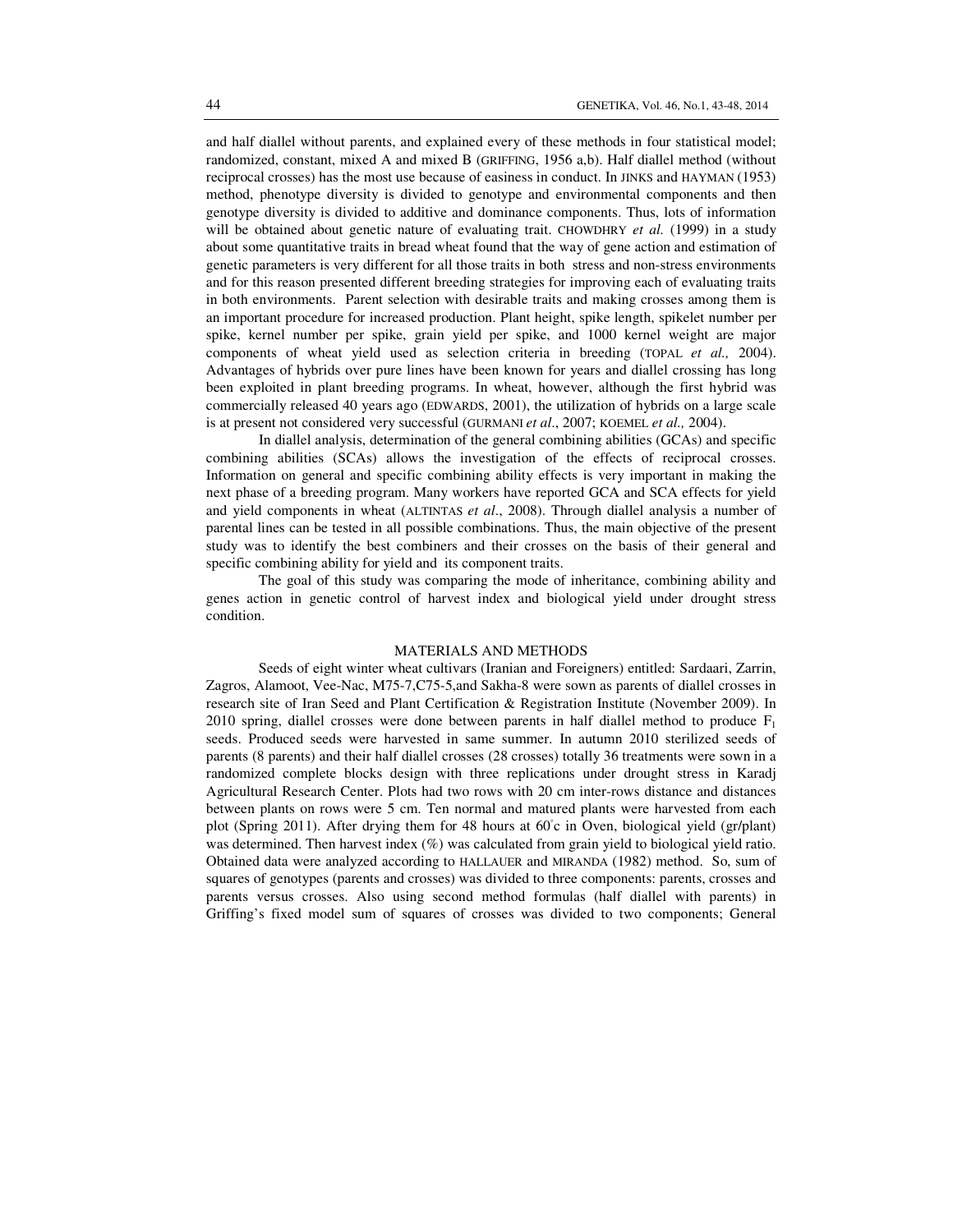combining ability (GCA) and specific combining ability (SCA), and GCA effects for each parent and SCA for each cross were calculated (GRIFFING, 1956a). In F test, the experimental error was used in genotypes analysis of variance to determine which source of variances was significant. Calculating of additive and dominance genetic variances and their percentage were also done using Sum of squares of GCA and SCA and related formulas (GRIFFING, 1956a). T-test was used to test the general and specific combining abilities (GRIFFING, 1956a). Preliminary test of Jinks-Hayman model was done to estimate broad-sense  $(H_b)$  and narrow-sense  $(H_n)$  heritabilities and mean degree of dominance  $(H_1/D)^{1/2}$  for both traits. In cases where preliminary test included that model assumptions were observed, estimation of genetic parameters was done (JINKS and HAYMAN, 1953). Estimation of genetic parameters and statistical indices were conducted using

#### RESULTS AND DISCUSSION

Analysis of variance showed that there was highly significant difference between genotypes (parents and crosses) for harvest index trait under stress. Mean of squares of parents versus crosses were also significant  $(p<0.01)$  that shows heterosis existence for harvest index under drought stress condition (KOEMEL *et al.,* 2004). Significancy of GCA and SCA mean of squares (Table 1) expresses portion of both additive and non-additive effects in genetic control of this trait. It is inferred that additive gene effects have more portion here by comparing mean of squares of GCA and parents versus crosses. But non-significant GCA/SCA mean of squares and belonging all of genetic variance to dominance variance (Table 2) shows that non-additive gene effects are more important than additive effects in genetic control of harvest index. DAGUSTO (2008) and TOPAL *et al.* (2004) also emphasized on more portion of non-additive gene effects for harvest index under stress.

*Table 1. Analysis of variance of combining ability for studied traits* 

Diallel and D2 softwares.

| Source of      | Degree of<br>freedom | Mean of squares |                  |  |  |
|----------------|----------------------|-----------------|------------------|--|--|
| variations     |                      | Harvest index   | Biological yield |  |  |
| <b>GCA</b>     |                      | $15.60**$       | 23.95*           |  |  |
| <b>SCA</b>     | 28                   | $22.82**$       | $0.89**$         |  |  |
| Error          | 70                   | 0.07            | 0.19             |  |  |
| <b>GCA/SCA</b> |                      | 0.68            | $36.91**$        |  |  |

 Parents Sakha8, Sardaari and Zarrin had the highest significant and positive GCA effects, respectively (Table 3). Then considering high means of these cultivars and their GCA effects for harvest index under stress, selection from progenies of these cultivars crosses, not only improves this trait, but also increases contribution of additive gene effects and will increase genetic efficiency of selection. In this regard, we can only emphasize on Sakha8  $*$  Zagros and Sardaari  $*$ Zagros crosses. Mean degree of dominance (Table 2) shows that harvest index under stress is affected by over dominance effects of genes. In this situation portion of non-additive gene effects will be more than additive effects that is in agreement with Griffing's method (GRIFFING 1956b). DERE and YILDIRIM (2006) and KOEMEL *et a*l. (2004) also reported existence of over-dominance effects for harvest index under stress.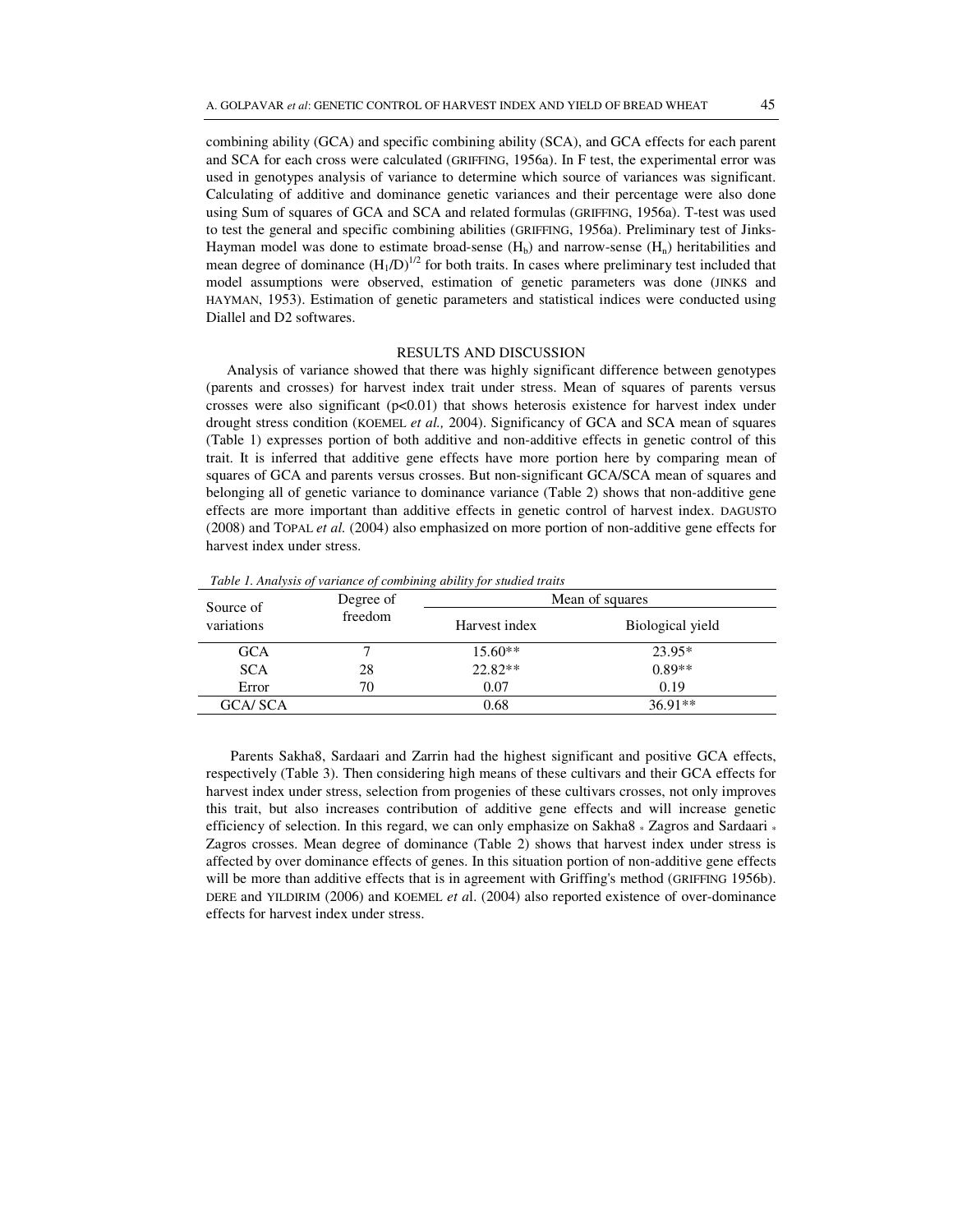|                              |                             | Stress environment |                  |  |  |
|------------------------------|-----------------------------|--------------------|------------------|--|--|
| Genetic parameters           |                             | Harvest index      | Biological yield |  |  |
| Dominance variance           | $6^2$ <sub>D</sub> $(\%)$   | 98                 | 18.4             |  |  |
| Additive variance            | $6^{2}$ <sub>A</sub> $(\%)$ |                    | 81.6             |  |  |
| Degree of dominance          | $(H_1/D)^{1/2}$             | 2.77               | 0.45             |  |  |
| Broad-sense<br>heritability  | $H_h(\%)$                   | 97.9               | 94.7             |  |  |
| Narrow-sense<br>heritability | $H_n(\%)$                   | 12.5               | 85.8             |  |  |

*Table 2. Estimation the portion of dominance and additive variances, degree of dominance and heritability* 

*Table 3. Mean of parents and crosses (on and below diameter) and SCA (above diameter) and GCA for harvest index* 

| Specific combining ability (SCA) |          |           |          |          |           |           |           |           |           |
|----------------------------------|----------|-----------|----------|----------|-----------|-----------|-----------|-----------|-----------|
| Parent                           | Sardaari | Zarrin    | Zagros   | Alamoot  | Vee-Nac   | M 75-7    | $C75-5$   | Sakha-8   | (GCA)     |
| Sardaari                         | 32.37    | $-0.65**$ | $1.82**$ | $3.30**$ | $-0.88**$ | $-1.62**$ | $-4.05**$ | $-1.88**$ | $0.78**$  |
| Zarrin                           | 27.30    | 27.37     | $-0.12$  | $1.46**$ | $2.38**$  | $3.80**$  | $-1.59**$ | $-2.06**$ | $0.59**$  |
| Zagros                           | 30.43    | 28.27     | 28.27    | $1.07**$ | 0.25      | $-1.09**$ | $-3.15**$ | $0.35**$  | $-0.05**$ |
| Alamoot                          | 31.20    | 29.13     | 28.20    | 29.30    | $-4.89**$ | $-3.72**$ | $-2.10**$ | $-0.86**$ | $-0.82**$ |
| Vee-Nac                          | 26.32    | 30.13     | 27.47    | 21.62    | 26.20     | $-2.48-$  | $2.67**$  | $3.62**$  | $-0.63**$ |
| M 75-7                           | 26.40    | 31.60     | 26.17    | 22.83    | 24.15     | 24.27     | $6.66**$  | $3.24**$  | $-0.58**$ |
| $C75-5$                          | 24.43    | 26.67     | 24.57    | 24.91    | 29.76     | 33.79     | 29.47     | $-2.17**$ | $-0.22**$ |
| Sakha-8                          | 27.67    | 27.27     | 29.13    | 27.22    | 31.78     | 31.43     | 26.49     | 29.60     | $0.88**$  |

\*and\*\*: Significant at 5% and 1% probability levels, respectively.

Analysis of variance showed highly significant difference between parents and crosses for biological yield. Mean of squares of Parents versus crosses was not significant which expresses that there is no heterosis for this trait (HALLAUER and MIRANDA, 1982). Mean of squares of GCA and SCA was significant  $(p<0.01)$  that shows importance of both additive and non-additive effects in genetic control of biological yield under stress (Table 1). Significant GCA/SCA mean of squares, comparing GCA mean of squares and parent versus crosses mean of squares and belonging more than 81% of genetic variance to additive variance (Table 3) shows that portion of additive gene effects is highly more than non-additive effects in genetic control of biological yield. KAYA *et al*. (2006) and ALTINTAS *et al*. (2008) reported non-additive gene effects more important than additive effects in genetic control of biological yield under stress.

 Parents GCA effects (Table 4) showed that Alamoot, C75-5 and Vee-Nac cultivars had the best general combining ability for biological yield under stress and then in progenies of their crosses, some genotype can be selected for higher amounts of this trait plus increasing in portion of additive gene effects. Mean degree of dominance (Table 2) is an explainer of relative dominance effect extent for this trait. In these cause additive effects have more portion than nonadditive, which is in agreement with Griffing's method. DERE and YILDIRIM (2006) and HAYDARI (2001) emphasized on existence of over-dominance effects for biological yield under stress that is inconsistent with results of this study.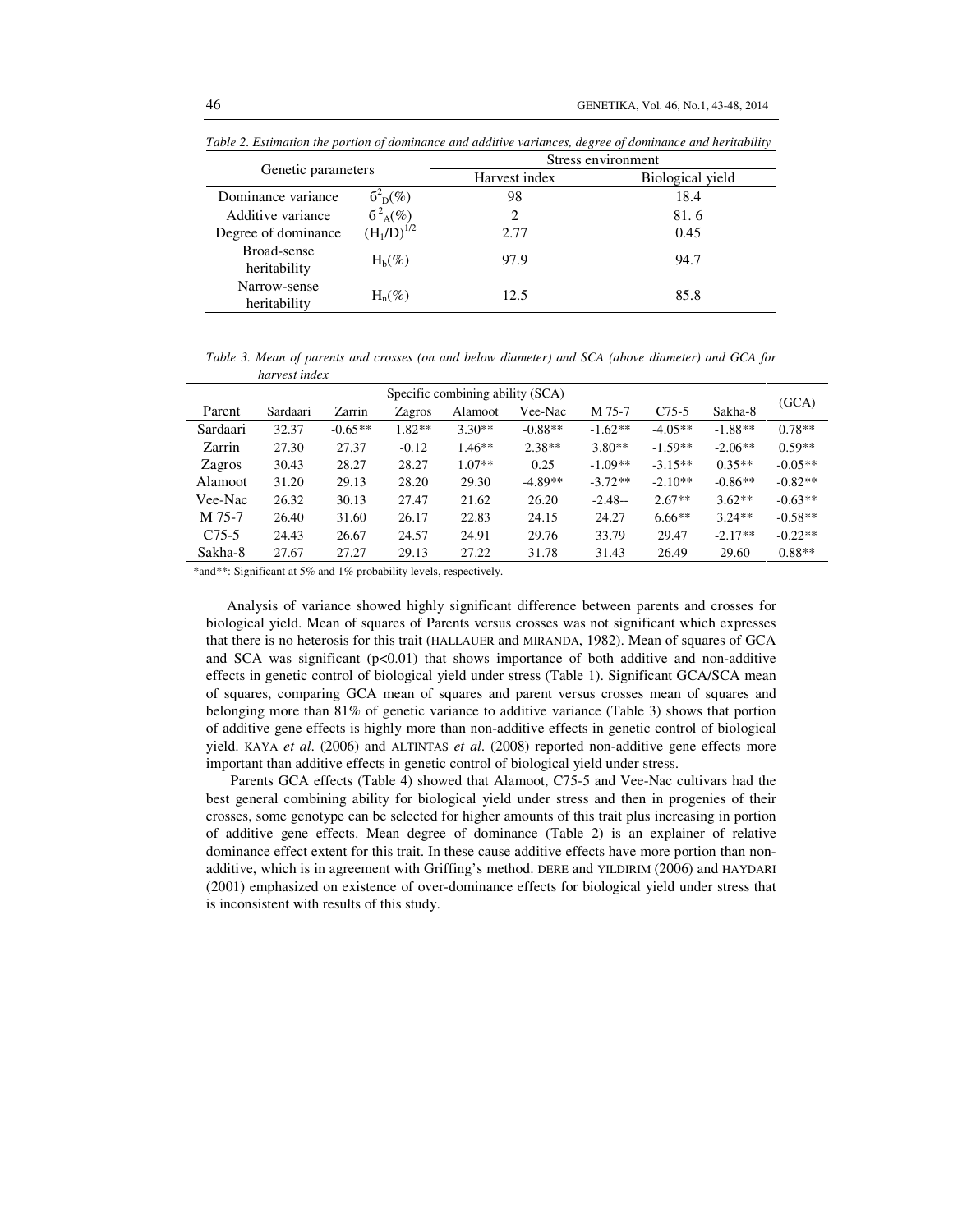| Specific combining ability (SCA) |          |        |         |           |         |         |           |              |           |
|----------------------------------|----------|--------|---------|-----------|---------|---------|-----------|--------------|-----------|
| Parent                           | Sardaari | Zarrin | Zagros  | Alamoot   | Vee-Nac | M 75-7  | $C75-5$   | Sakha-8      | (GCA)     |
| Sardaari                         | 8.36     | 0.05   | $-0.03$ | 0.32      | $-0.62$ | 0.40    | 0.14      | $\mathbf{0}$ | $0.22*$   |
| Zarrin                           | 8.45     | 6.41   | 0.09    | $-1.48**$ | 0.22    | 0.43    | $-0.04$   | 0.54         | $-0.84**$ |
| Zagros                           | 7.11     | 6.14   | 5.38    | $0.58*$   | 0.47    | $-0.17$ | 0.11      | $-0.06$      | $-1.14**$ |
| Alamoot                          | 10.10    | 7.25   | 9.10    | 11.79     | 0.23    | $-0.56$ | 0.01      | $-0.37$      | $1.63**$  |
| Vee-Nac                          | 7.83     | 7.73   | 7.77    | 10.18     | 9.43    | $-0.06$ | $-1.26**$ | $-0.37$      | $0.42**$  |
| M 75-7                           | 7.94     | 6.91   | 6.10    | 8.36      | 7.65    | 6.45    | 0.36      | 0.05         | $-0.69**$ |
| $C75-5$                          | 9.43     | 8.19   | 8.14    | 10.68     | 8.20    | 8.79    | 10.31     | 0.40         | $1.18**$  |
| Sakha-8                          | 7.44     | 6.93   | 6.12    | 8.45      | 7.24    | 6.63    | 8.74      | 6.40         | $-0.84**$ |

*Table 4. Mean of parents and crosses (on and below diameter) and SCA (above diameter) and GCA for biological yield* 

\*and\*\*: Significant at 5% and 1% probability levels, respectively.

In conclusion, considering low amount of narrow-sense heritability and high importance of non-additive gene effects in genetic control of harvest index it is better to postpone selection for improving this trait until advanced breeding generations. To this goal, we emphasize on use of Sakha8, Sardaari and Zarrin cultivars and their progenies. On the other hand, estimations of broad-sense and narrow-sense heritabilities (Table 2), little difference between these estimates and higher portion of additive gene effects showed that selection for biological yield improving not only is possible from early breeding generations not only have high genetic efficiency. For this, using Alamoot and C75-5 cultivars is highly emphasized. Furthermore, using biological yield as an indirect selection criterion to improve grain yield can have favorable results. Yield heritability is low because of high interaction between genotype and environment especially under stress and in early generations which evaluations are done with no replication designs, then indirect selection via traits which have high heritability and also have high genetic correlation with grain yield can be advisable breeding strategy (Falconer, 2002). So, in early generations of breeding programs, genetic efficiency of indirect selection is much more than direct selection for yield per se (DAGUSTO, 2008; KAYA *et al*., 2006).

> Received July 22<sup>th</sup>, 2013 Accepted January 05<sup>th</sup>, 2014

#### **REFERENCES**

- ALTINTAS, S., F. TOKLU, S. KAFKAS, B. KILIAN, A. BRANDOLINI and H. OZKAN (2008): Estimating genetic diversity in durum and bread wheat cultivars from Turkey using AFLP and SAMPL markers*.* Plant Breeding*, 127*: 9-14*.*
- CHOWDHRY, M. A., I. RASOOL., I. KHALIQ., T. MAHMOOD and M. M. GILANI (1999): Genetics of some metric traits in spring wheat under normal and drought environment. Rachis Newsletter*., 18*(1):34-39.
- DAGUSTO, N. (2008): Genetic Analysis of Grain Yield per Spike and Some Agronomic Traits in Diallel Crosses of Bread Wheat (*Triticum aestivum* L.). Turk. J. Agric. For*., 32*: 249-258

DERE, S. and M.B YILDIRIM (2006): Inheritance of Grain Yield per Plant, Flag Leaf Width, and Length in an 8 x 8 Diallel Cross Population of Bread Wheat (*Triticum aestivum* L.). Turk. J. Agric. For., *30*: 339-345.

EDWARDS, I.B. (2001): Hybrid wheat. In: The World Wheat Book: A History of Wheat Breeding, (Eds.: A.P. Bonjean and W.J. Angus), Lavoiser Publishers, Paris, pp. 1019-1045.

FALCONER, D.S, (2002): Introduction to quantitative genetics. Ronald Press, New York., Pp: 330-360.